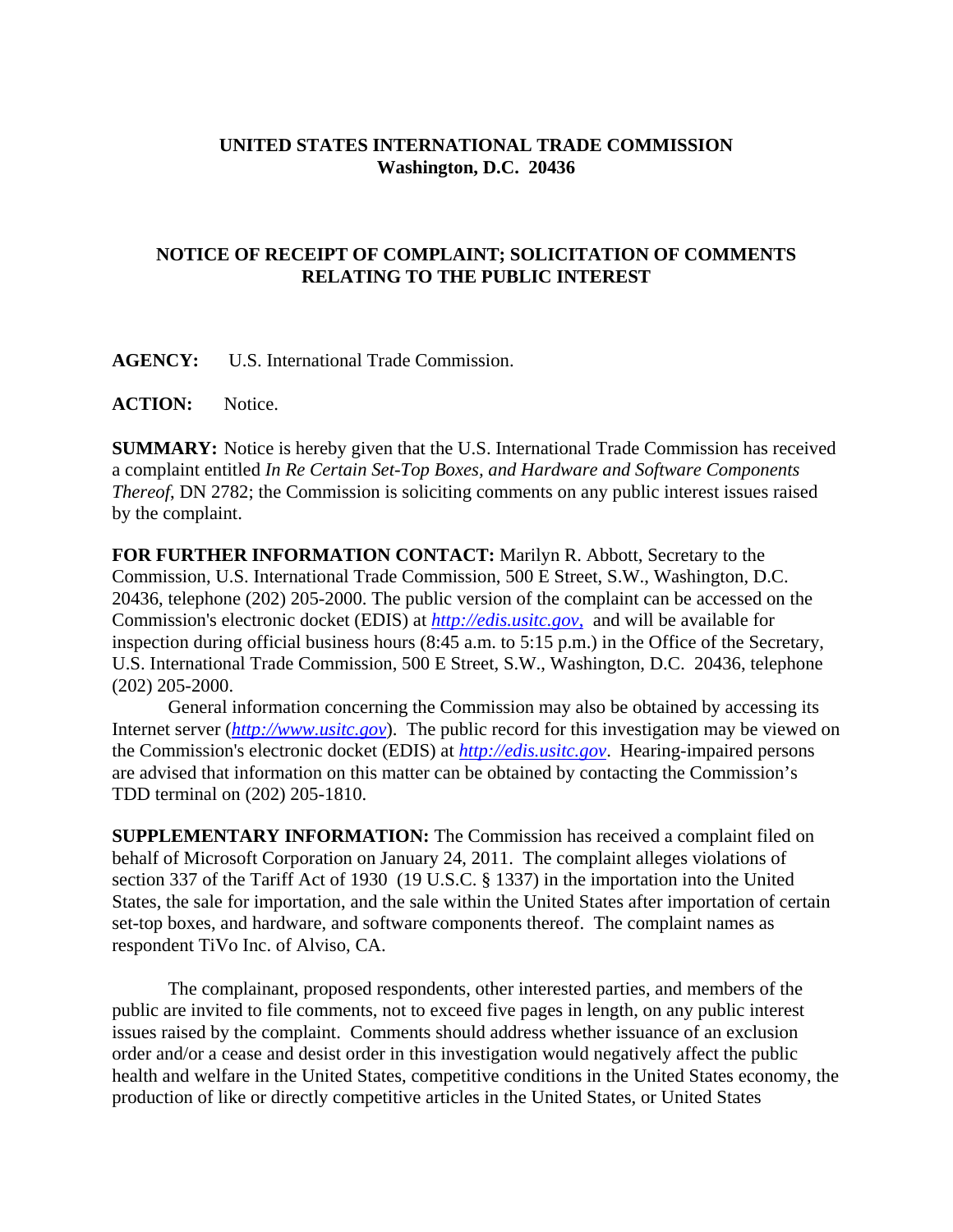consumers.

In particular, the Commission is interested in comments that:

- (i) explain how the articles potentially subject to the orders are used in the United States;
- (ii) identify any public health, safety, or welfare concerns in the United States relating to the potential orders;
- (iii) indicate the extent to which like or directly competitive articles are produced in the United States or are otherwise available in the United States, with respect to the articles potentially subject to the orders; and
- (iv) indicate whether Complainant, Complainant's licensees, and/or third party suppliers have the capacity to replace the volume of articles potentially subject to an exclusion order and a cease and desist order within a commercially reasonable time.

Written submissions must be filed no later than by close of business, five business days after the date of publication of this notice in the *Federal Register*. There will be further opportunities for comment on the public interest after the issuance of any final initial determination in this investigation.

Persons filing written submissions must file the original document and 12 true copies thereof on or before the deadlines stated above with the Office of the Secretary. Submissions should refer to the docket number ("Docket No. 2782") in a prominent place on the cover page and/or the first page. The Commission's rules authorize filing submissions with the Secretary by facsimile or electronic means only to the extent permitted by section 201.8 of the rules (see Handbook for Electronic Filing Procedures,

http://www.usitc.gov/secretary/fed\_reg\_notices/rules/documents/handbook\_on\_electronic\_filing. pdf ). Persons with questions regarding electronic filing should contact the Secretary (202-205-2000).

Any person desiring to submit a document to the Commission in confidence must request confidential treatment. All such requests should be directed to the Secretary to the Commission and must include a full statement of the reasons why the Commission should grant such treatment. *See* 19 C.F.R. § 201.6. Documents for which confidential treatment by the Commission is properly sought will be treated accordingly. All nonconfidential written submissions will be available for public inspection at the Office of the Secretary.

This action is taken under the authority of section 337 of the Tariff Act of 1930, as amended (19 U.S.C.  $\S$  1337), and of sections 201.10 and 210.50(a)(4) of the Commission's Rules of Practice and Procedure (19 CFR §§ 201.10, 210.50(a)(4)).